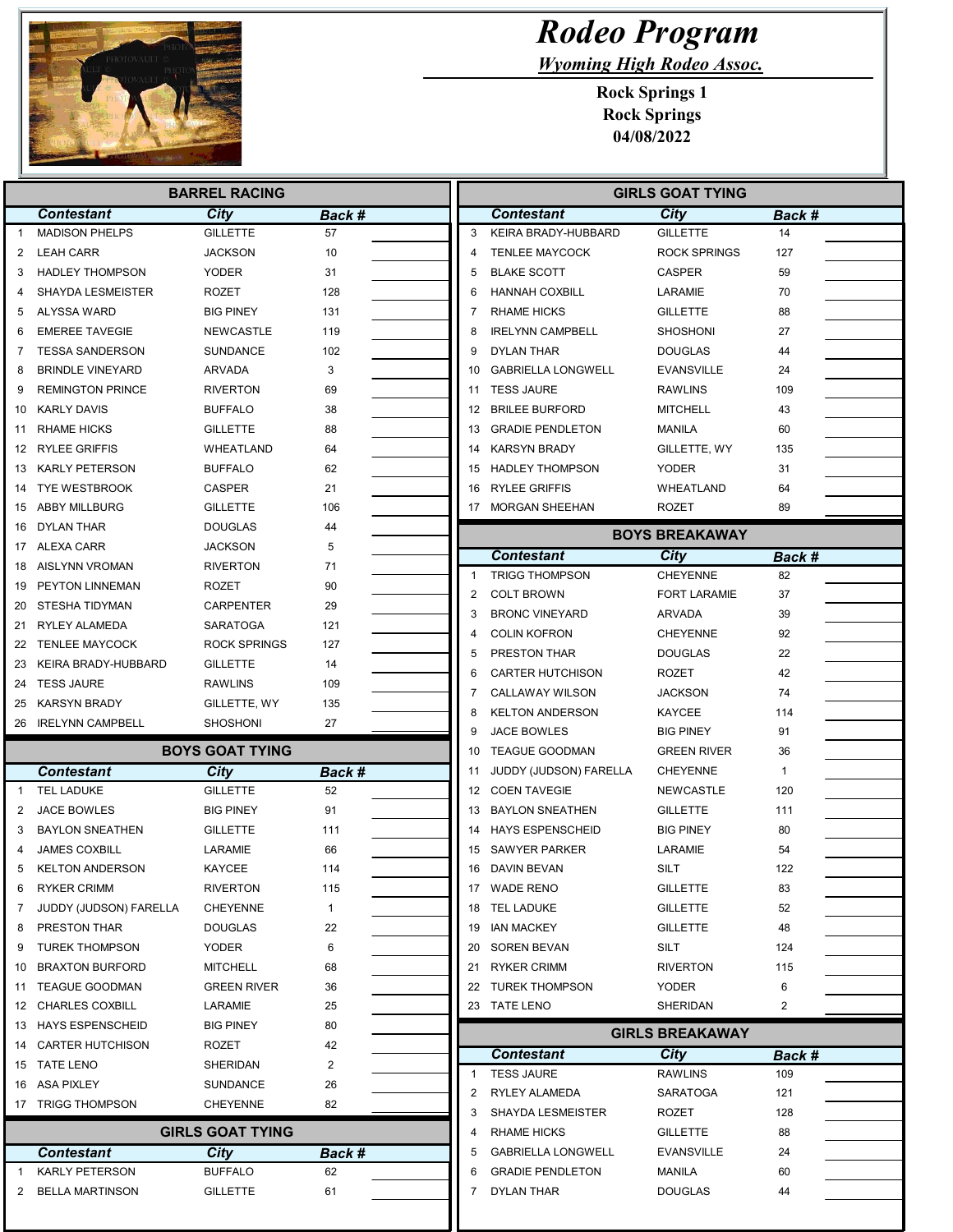

## Rodeo Program

Wyoming High Rodeo Assoc.

Rock Springs 1 Rock Springs 04/08/2022

| <b>GIRLS BREAKAWAY</b> |                          |                           |             |                                                       | <b>BAREBACK STEER</b>               |          |  |  |
|------------------------|--------------------------|---------------------------|-------------|-------------------------------------------------------|-------------------------------------|----------|--|--|
|                        | <b>Contestant</b>        | City                      | Back #      | <b>Contestant</b>                                     | City                                | Back #   |  |  |
| 8                      | <b>HADLEY THOMPSON</b>   | <b>YODER</b>              | 31          | PRESTON WARD<br>1                                     | <b>BIG PINEY</b>                    | 130      |  |  |
| 9                      | <b>LAENEE BARKHURST</b>  | <b>SARATOGA</b>           | 96          | 2<br><b>CALLAWAY WILSON</b>                           | <b>JACKSON</b>                      | 74       |  |  |
| 10                     | <b>TYE WESTBROOK</b>     | <b>CASPER</b>             | 21          | 3<br><b>TYSON SCHMELZLE</b>                           | <b>GILLETTE</b>                     | 12       |  |  |
| 11                     | <b>ABBY MILLBURG</b>     | <b>GILLETTE</b>           | 106         | ROWDY BENJAMIN                                        | <b>ROCK SPRINGS</b>                 | 134      |  |  |
| 12                     | <b>IRELYNN CAMPBELL</b>  | <b>SHOSHONI</b>           | 27          |                                                       | TIE DOWN CALF ROPING                |          |  |  |
|                        | 13 KAYCEE KOSMICKI       | <b>YODER</b>              | 41          | Contestant                                            | City                                | Back #   |  |  |
|                        | 14 KARLY DAVIS           | <b>BUFFALO</b>            | 38          | <b>BRAXTON BURFORD</b><br>1                           | <b>MITCHELL</b>                     | 68       |  |  |
| 15                     | <b>BRILEE BURFORD</b>    | <b>MITCHELL</b>           | 43          | 2<br><b>TATEN MILLS</b>                               | <b>GILLETTE</b>                     | 107      |  |  |
| 16                     | KEIRA BRADY-HUBBARD      | <b>GILLETTE</b>           | 14          | <b>RYDER MORMAN</b><br>3                              | GILLETTE, WY                        | 34       |  |  |
|                        | 17 KARSYN BRADY          | GILLETTE, WY              | 135         | <b>ASA PIXLEY</b><br>4                                | <b>SUNDANCE</b>                     | 26       |  |  |
| 18                     | BELLA MARTINSON          | <b>GILLETTE</b>           | 61          | 5<br><b>TANNER GRIEMSMAN</b>                          | WORLAND                             | 65       |  |  |
| 19                     | HANNAH COXBILL           | LARAMIE                   | 70          | 6<br><b>DENTON MACKEY</b>                             | <b>GILLETTE</b>                     | 28       |  |  |
|                        | 20 KARLY PETERSON        | <b>BUFFALO</b>            | 62          | <b>JAMES COXBILL</b><br>7                             | LARAMIE                             | 66       |  |  |
|                        |                          | <b>POLE BENDING</b>       |             | 8<br><b>CODY HAYDEN</b>                               | <b>GILLETTE</b>                     | 19       |  |  |
|                        | <b>Contestant</b>        | City                      |             | <b>TRUETT JAURE</b><br>9                              | <b>RAWLINS</b>                      | 49       |  |  |
| $\overline{1}$         | <b>ALEXA CARR</b>        | <b>JACKSON</b>            | Back #<br>5 |                                                       |                                     |          |  |  |
| $\overline{2}$         | PEYTON LINNEMAN          | <b>ROZET</b>              | 90          |                                                       | <b>RIBBON ROPING</b>                |          |  |  |
| 3                      | <b>HADLEY THOMPSON</b>   | <b>YODER</b>              | 31          | <b>Contestant</b>                                     | City                                | Back #   |  |  |
| 4                      | <b>EMEREE TAVEGIE</b>    | <b>NEWCASTLE</b>          | 119         | <b>CARTER HUTCHISON</b><br>1                          | <b>ROZET</b>                        | 42       |  |  |
| 5                      | <b>MADISON PHELPS</b>    | <b>GILLETTE</b>           | 57          | <b>GRADIE PENDLETON</b>                               | <b>MANILA</b>                       | 60       |  |  |
| 6                      | <b>RHAME HICKS</b>       | <b>GILLETTE</b>           | 88          | 2<br><b>HADLEY THOMPSON</b>                           | <b>YODER</b>                        | 31       |  |  |
| 7                      | <b>SHAYDA LESMEISTER</b> | ROZET                     | 128         | <b>ASA PIXLEY</b>                                     | <b>SUNDANCE</b>                     | 26       |  |  |
| 8                      | <b>TESSA SANDERSON</b>   | <b>SUNDANCE</b>           | 102         | 3<br><b>TRUETT JAURE</b><br><b>GABRIELLA LONGWELL</b> | <b>RAWLINS</b><br><b>EVANSVILLE</b> | 49<br>24 |  |  |
| 9                      | <b>IRELYNN CAMPBELL</b>  | <b>SHOSHONI</b>           | 27          | <b>TATEN MILLS</b>                                    | <b>GILLETTE</b>                     | 107      |  |  |
| 10                     | <b>REMINGTON PRINCE</b>  | <b>RIVERTON</b>           | 69          | <b>KARLY DAVIS</b>                                    | <b>BUFFALO</b>                      | 38       |  |  |
| 11                     | <b>RYLEE GRIFFIS</b>     | WHEATLAND                 | 64          | 5<br><b>TANNER GRIEMSMAN</b>                          | WORLAND                             | 65       |  |  |
|                        | 12 GABRIELLA LONGWELL    | <b>EVANSVILLE</b>         | 24          | <b>TESS JAURE</b>                                     | <b>RAWLINS</b>                      | 109      |  |  |
|                        | 13 KEIRA BRADY-HUBBARD   | <b>GILLETTE</b>           | 14          | 6<br><b>BRAXTON BURFORD</b>                           | <b>MITCHELL</b>                     | 68       |  |  |
| 14                     | <b>KARSYN BRADY</b>      | GILLETTE, WY              | 135         | <b>BRILEE BURFORD</b>                                 | <b>MITCHELL</b>                     | 43       |  |  |
| 15                     | AISLYNN VROMAN           | <b>RIVERTON</b>           | 71          | 7<br><b>JACE BOWLES</b>                               | <b>BIG PINEY</b>                    | 91       |  |  |
| 16                     | LEAH CARR                | <b>JACKSON</b>            | 10          | AISLYNN VROMAN                                        | <b>RIVERTON</b>                     | 71       |  |  |
|                        | 17 TESS JAURE            | <b>RAWLINS</b>            | 109         | 8<br><b>JAMES COXBILL</b>                             | LARAMIE                             | 66       |  |  |
|                        | 18 HANNAH COXBILL        |                           | 70          | <b>HANNAH COXBILL</b>                                 | LARAMIE                             | 70       |  |  |
|                        | 19 KARLY PETERSON        | LARAMIE<br><b>BUFFALO</b> |             | 9<br><b>TATE LENO</b><br><b>TYE WESTBROOK</b>         | SHERIDAN<br>CASPER                  | 2<br>21  |  |  |
|                        | 20 KARLY DAVIS           | <b>BUFFALO</b>            | 62<br>38    | 10 RYDER MORMAN                                       | <b>GILLETTE</b>                     | 34       |  |  |
|                        | 21 GRADIE PENDLETON      | MANILA                    | 60          | <b>MADISON PHELPS</b>                                 | <b>GILLETTE</b>                     | 57       |  |  |
|                        | 22 TENLEE MAYCOCK        | <b>ROCK SPRINGS</b>       | 127         | 11 HAYS ESPENSCHEID                                   | <b>BIG PINEY</b>                    | 80       |  |  |
|                        | 23 ABBY MILLBURG         | <b>GILLETTE</b>           | 106         | <b>RHAME HICKS</b>                                    | <b>GILLETTE</b>                     | 88       |  |  |
|                        |                          |                           |             | 12 DENTON MACKEY                                      | <b>GILLETTE</b>                     | 28       |  |  |
|                        |                          | <b>CHUTE DOGGING</b>      |             | <b>ABBY MILLBURG</b>                                  | <b>GILLETTE</b>                     | 106      |  |  |
|                        | <b>Contestant</b>        | <b>City</b>               | Back #      | 13 TRIGG THOMPSON                                     | <b>CHEYENNE</b>                     | 82       |  |  |
| -1                     | <b>TEAGUE GOODMAN</b>    | <b>GREEN RIVER</b>        | 36          | <b>KAYCEE KOSMICKI</b>                                | YODER                               | 41       |  |  |
| 2                      | <b>TRIGG THOMPSON</b>    | <b>CHEYENNE</b>           | 82          | 14 PRESTON THAR                                       | <b>DOUGLAS</b>                      | 22       |  |  |
| 3                      | <b>TUREK THOMPSON</b>    | <b>YODER</b>              | 6           | <b>DYLAN THAR</b>                                     | <b>DOUGLAS</b>                      | 44       |  |  |
| 4                      | <b>TRUETT JAURE</b>      | RAWLINS                   | 49          | 15 JUDDY (JUDSON) FARELLA<br>STESHA TIDYMAN           | CHEYENNE, WY<br>CARPENTER, WY       | 1<br>29  |  |  |
| 5                      | <b>BAYLON SNEATHEN</b>   | <b>GILLETTE</b>           | 111         | 16 CODY HAYDEN                                        | <b>GILLETTE</b>                     | 19       |  |  |
| 6                      | <b>RYKER CRIMM</b>       | <b>RIVERTON</b>           | 115         | <b>IRELYNN CAMPBELL</b>                               | <b>SHOSHONI</b>                     | 27       |  |  |
| 7                      | <b>SAWYER PARKER</b>     | LARAMIE                   | 54          |                                                       |                                     |          |  |  |
|                        |                          | <b>FORT LARAMIE</b>       | 37          |                                                       | <b>BULL RIDING</b>                  |          |  |  |